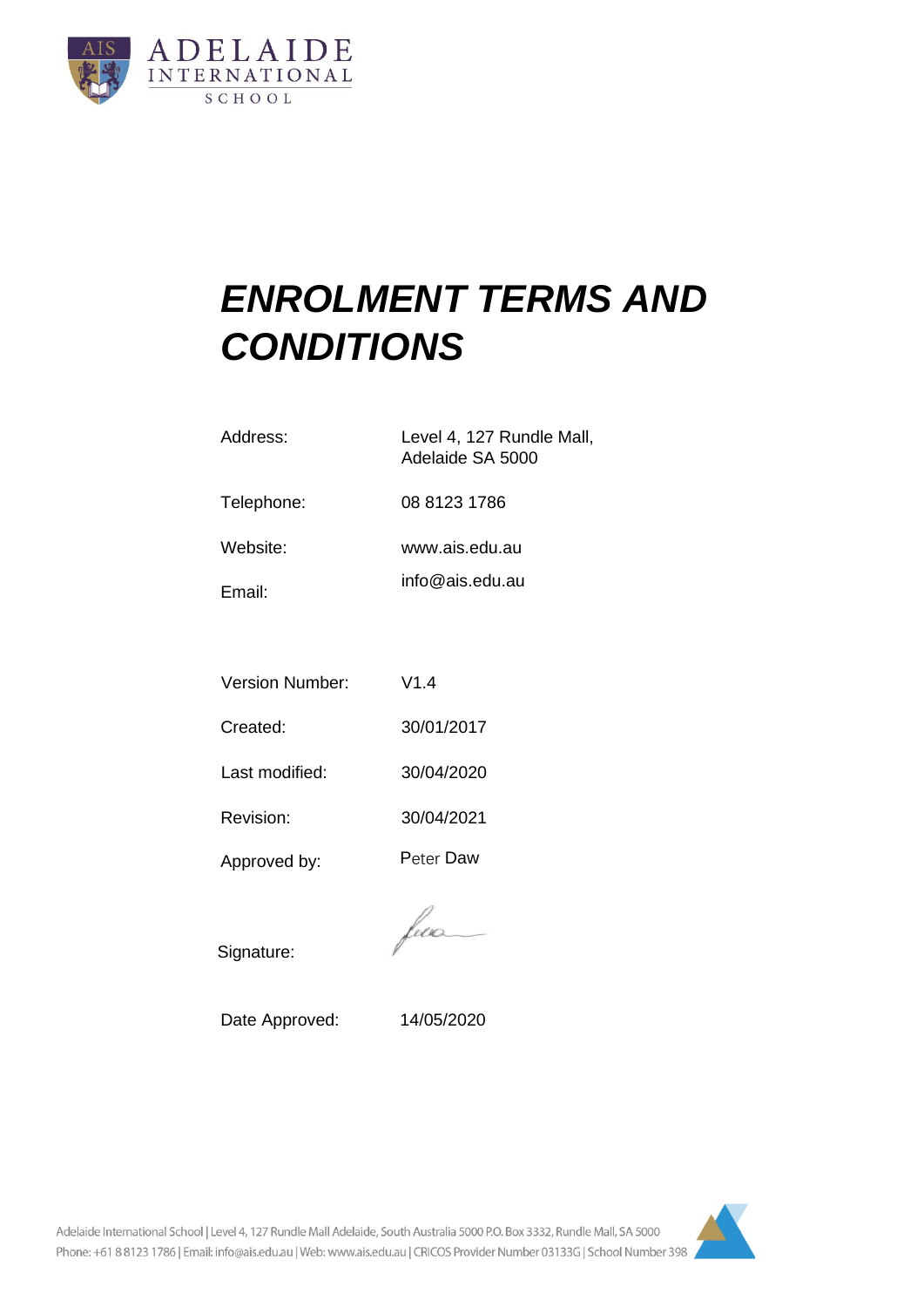



## **Table of Contents**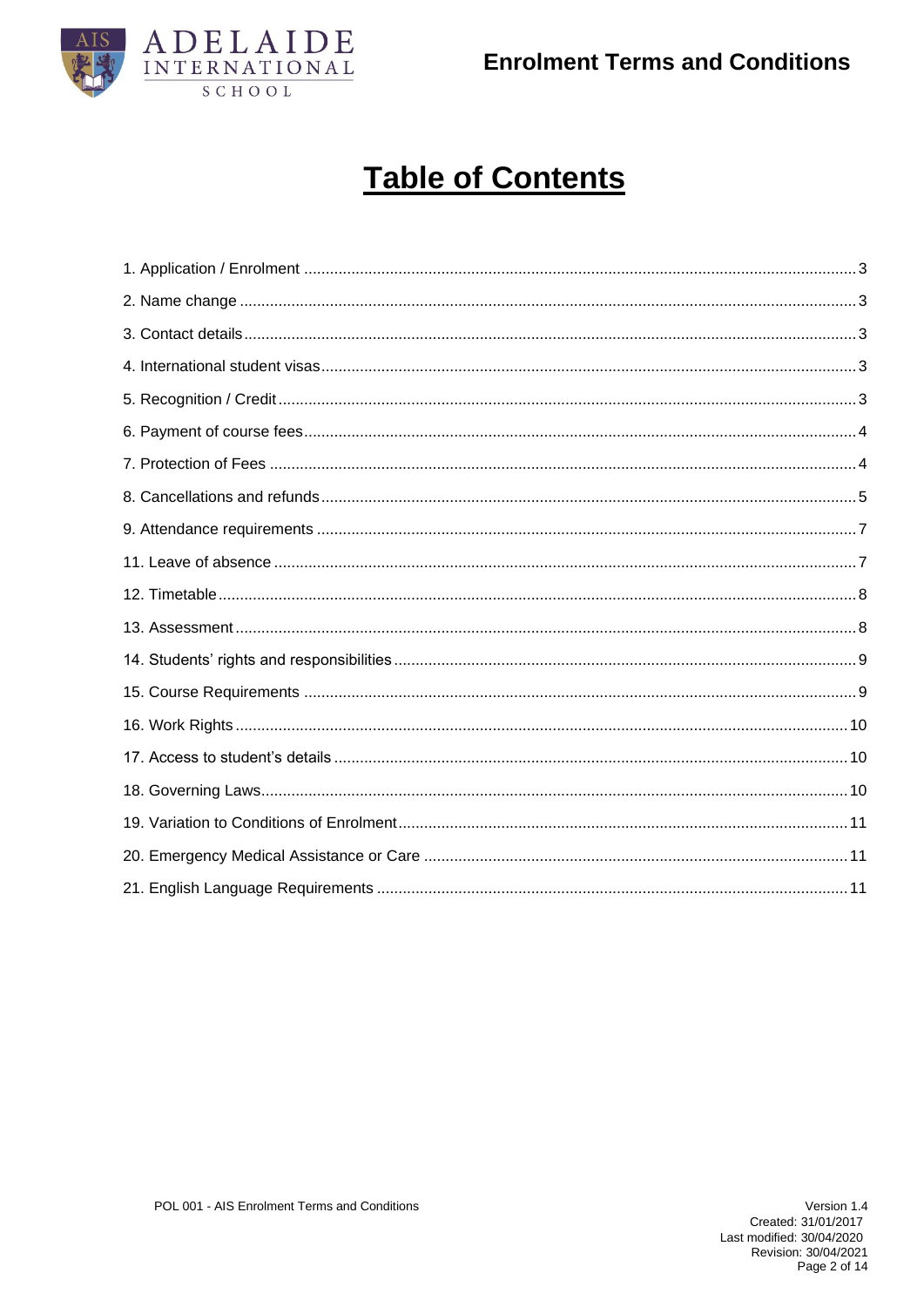

#### **1. Application / Enrolment**

<span id="page-2-0"></span>When making application to AIS you are required to provide all relevant documentation as specified on the application form, these include, certified copies of previous academic results, school reports, passport, etc. These documents are assessed against the course of study for which a student has nominated to ensure all the prerequisites have been achieved. AIS reserves the right to make recommendations and alter a student's course of study where the student has not achieved the required prerequisites, or it is considered that the student is unlikely to be successful.

AIS also reserves the right to cancel a student's enrolment, at any time, should documented evidence be provided that identifies that the student has committed serious or significant inappropriate conduct/behaviour, including, but not restricted to, physical or sexual violence, abuse, alcohol or substance abuse, etc.

#### **2. Name change**

<span id="page-2-1"></span>Students must show documentary evidence (declaration from a lawyer, etc.) if any of your official documents (birth certificate, academic results, etc.) show a name which is different from the one that you have used on the application form.

#### **3. Contact details**

<span id="page-2-2"></span>If you change any of your contact details, including your current address, you must notify AIS within seven (7) days of the new address. AIS is required to update the Department of Home Affairs of any changes.

#### **4. International student visas**

<span id="page-2-3"></span>International students who wish to study at AIS need to ensure that their student visa is kept up to date. For more information, please check the Department of Home Affairs web site at <https://www.homeaffairs.gov.au/> Students are not permitted to undertake part time study while on a Student visa. check

#### **5. Recognition / Credit**

<span id="page-2-4"></span>Students seeking recognition / credit towards the SACE for previous study in their home country must make application to the SACE Board. Please refer to [www.sace.sa.edu.au](http://www.sace.sa.edu.au/) AIS Staff are available to assist in this process.

The SACE Board is the sole arbiter of any recognition / credit to be awarded.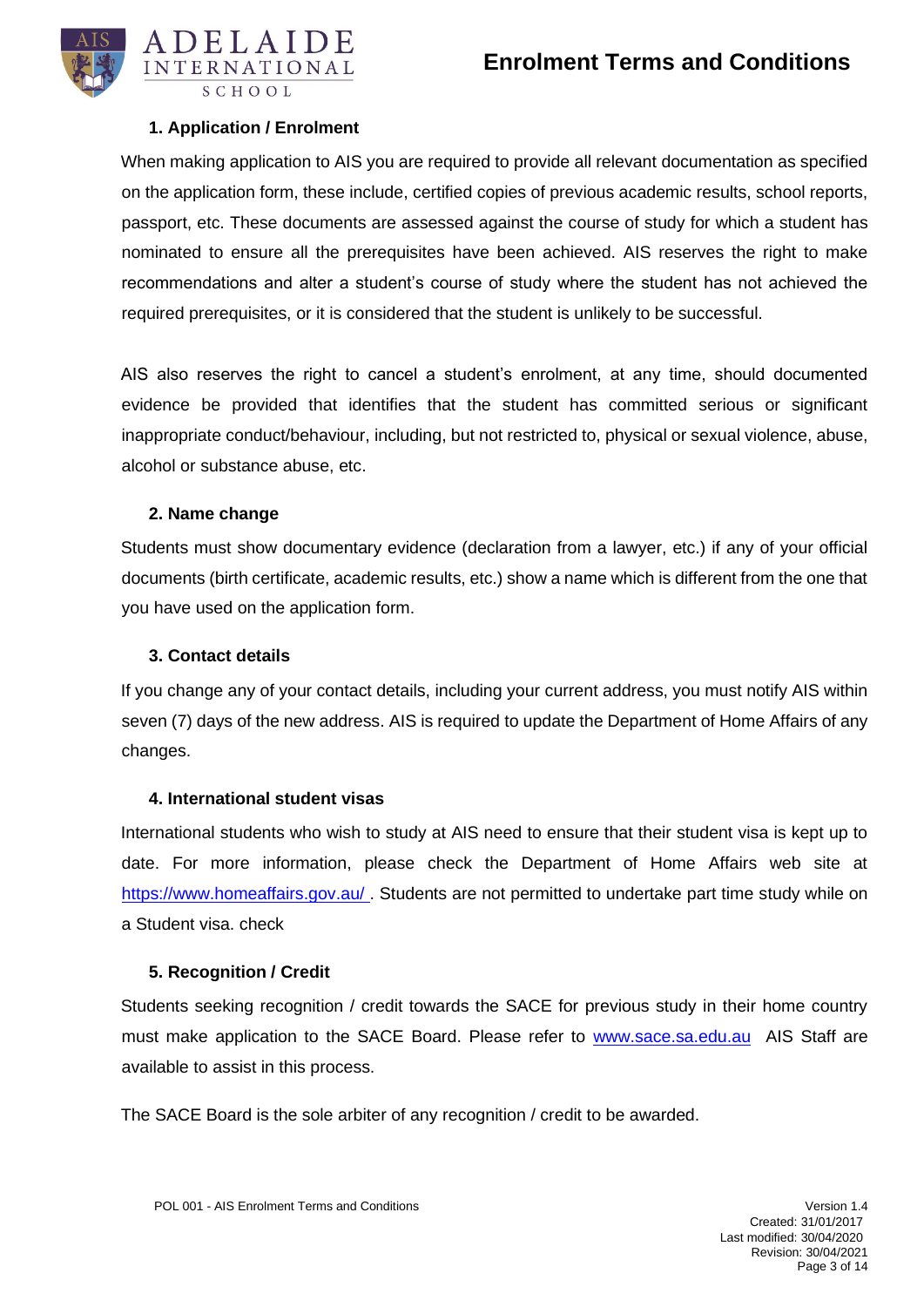

#### **6. Payment of course fees**

<span id="page-3-0"></span>The required fee is payable on acceptance of the offer and signing of this agreement. Fees for all courses are payable at least one (1) Semester in advance and will only be up to 50% of the total tuition fee.

However, students can *choose to pay more than 50% in advance*. This may suit students / parents who:

- Want to be able to take advantage of favourable exchange rates
- $\div$  Prefer to have the convenience of paying only once

Late payment of fees will result in an additional **\$250 fee** being charged or you may lose your place in the course.

AIS reserves the right to review its fees without notice. Students should check the fee details prior to making payment.

A schedule of the current fees is available on the AIS website or by request from AIS. Fees are payable in Australian Dollars and GST is charged if applicable.

#### **7. Protection of Fees**

<span id="page-3-1"></span>Payments made by students, prior to the commencement of the course(s) a student is enrolled in, are deposited into a special AIS Student Fees Account.

Fees paid by international students for the Overseas Student Health Cover (OSHC) are deposited into the AIS Student Fees Account and withdrawn and paid to the relevant Health Insurance Fund prior to the arrival of the student in Australia. Confirmation of the payment is made to the student or parent/guardian.

AIS contributes to the Tuition Protection Service (TPS). The purpose of the Fund is to protect the interests of overseas students and intending overseas students of registered providers by ensuring that the students are provided with suitable alternative courses, or have their course money refunded, if the provider cannot provide the courses that the students have paid for. Further information about the TPS is available at:<https://tps.gov.au/>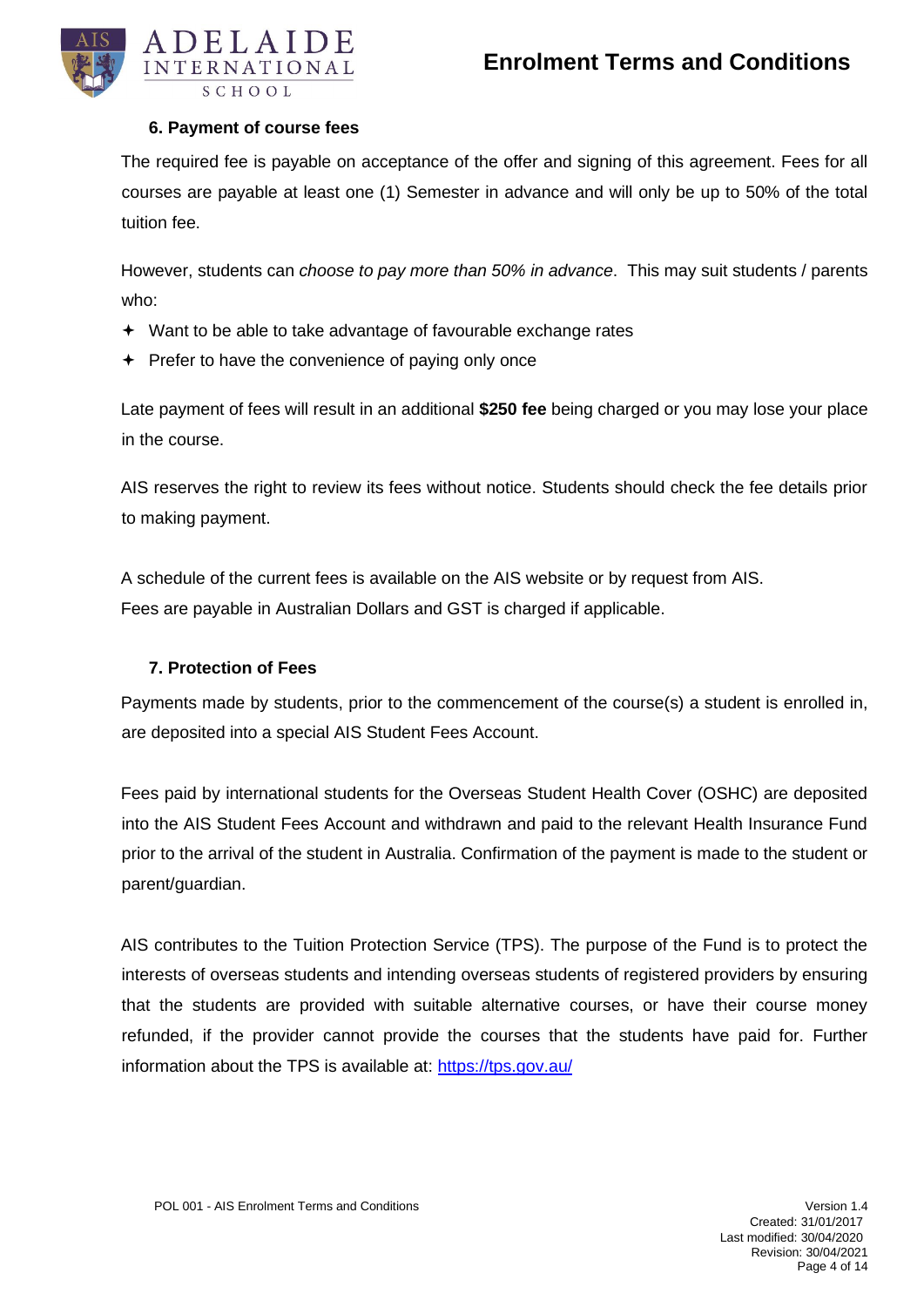

#### **8. Cancellations and refunds**

<span id="page-4-0"></span>By forwarding the enrolment application form you are automatically bound by the conditions of AIS's refund policy. An acceptance of an offer of a placement in a course automatically binds students to the terms and conditions as advised.

#### **AIS refund policy**

This policy applies to both commencing and re-enrolling students. All requests for a refund must be submitted on a Refund Request Form to the Principal and must be accompanied by official documentary evidence of the grounds for the request. Enrolment fees and material fees are not refundable, except where it is specifically mentioned. Please read this section carefully.

#### **Table of Refunds and conditions**

| Scenario                                                                                      | Refund                                                                    |
|-----------------------------------------------------------------------------------------------|---------------------------------------------------------------------------|
| <b>Enrolment Fee</b>                                                                          | Non-refundable                                                            |
| <b>ICT / Material / Uniform Fee</b>                                                           | Non-refundable after commencement date                                    |
| Visa refused prior to course<br>commencement                                                  | Full refund of tuition fees paid                                          |
| Withdrawal at least 28 days prior to<br>agreed start date (other than Visa refusal<br>reason) | Refund of paid tuition fees for first term less 10%<br>administration fee |
| Withdrawal less than 28 days prior to<br>agreed start date                                    | Refund of 80% of paid tuition fees for first term less<br>10% Admin Fees  |
| Withdrawal after the agreed start date                                                        | No refund                                                                 |
| Visa cancelled due to actions of the<br>student                                               | No refund                                                                 |
| Course withdrawn by AIS                                                                       | Full refund including enrolment fee                                       |
| AIS is unable to provide the course for<br>which the original offer was made                  | Full refund                                                               |
| Visa extension is refused                                                                     | Refund of unused portion of tuition fees                                  |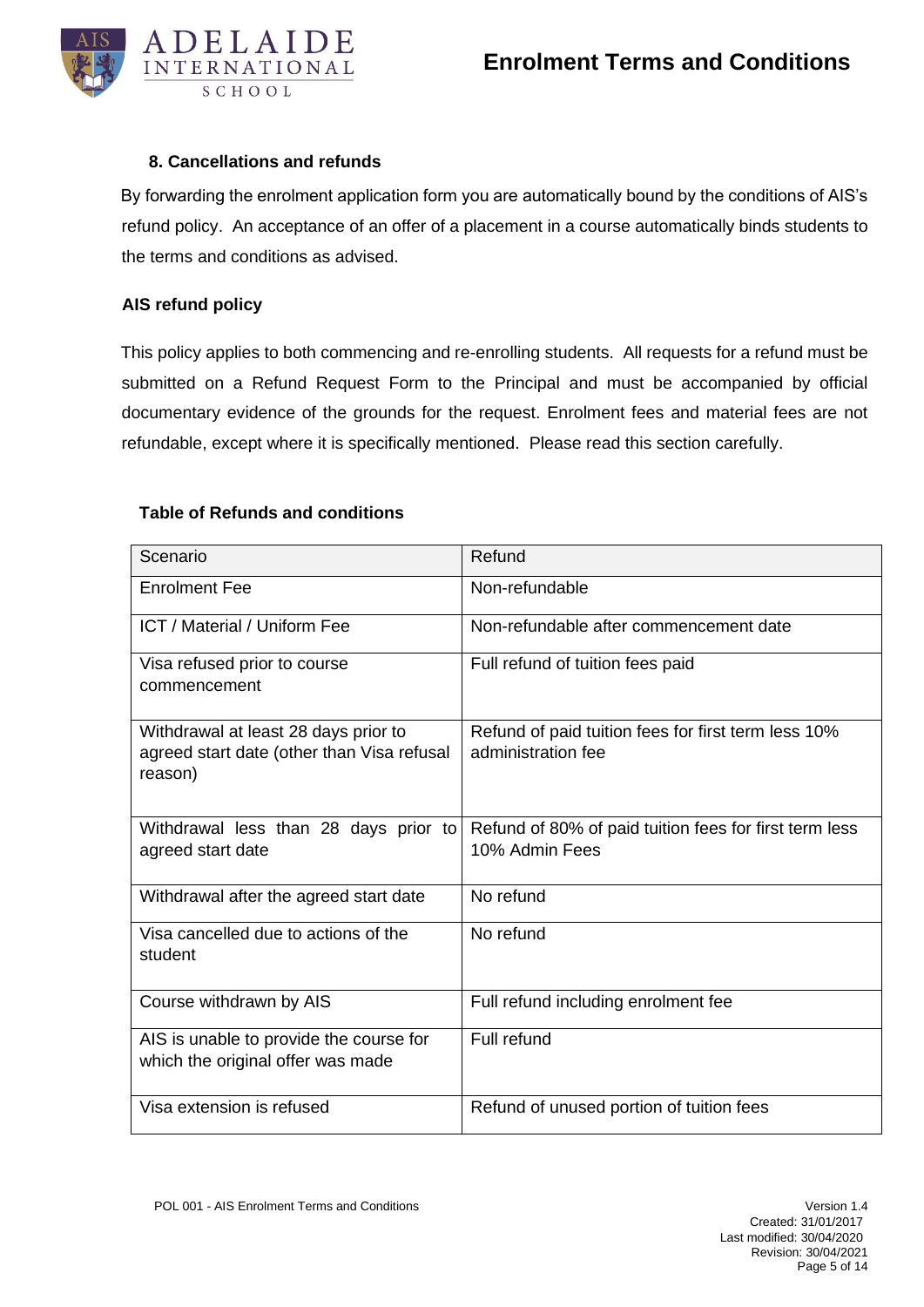



| Withdrawal<br>study<br>after<br>from<br>commencement of term (including where<br>there has been low or no attendance) | No refund of term fees                               |
|-----------------------------------------------------------------------------------------------------------------------|------------------------------------------------------|
| Withdrawal from study and where fees                                                                                  | Refund of unused tuition fees paid in advance by the |
| have been pre-paid for terms not yet                                                                                  | student for the following term/s* (less 10% Admin    |
| commenced                                                                                                             | Fee)                                                 |

#### **Please Note**:

\* Refunds granted are related to tuition fees paid to AIS in advance and not related to fees paid such as education agent's fees and Health Insurance.

\* If the student withdraws from the course after the course starts, the current term's fees will be forfeited. Notification of Withdrawal from Studies form must be received two (2) weeks prior to term commencement by the Director of Education.

\* No refunds will be paid to a third party. All refunds will be made by Direct Bank Transfer to the account of the person who made the original payment(s) within twenty-eight (28) days of receipt of application for refund.

\* AIS dispute resolution processes do not void the student's right to pursue other legal remedies.

\* This agreement does not remove the right of either party to take further action under Australia's consumer protection laws for unpaid and overdue fees.

The refund policy is subject to review from time to time.

#### **Academic progress requirements**

Enrolment, if granted, is subject to the continuous successful academic progress required of the student. The student needs to perform to at least the standard identified by either AIS or the SACE board to continue to be enrolled in the course(s) offered by the AIS. Student visas issued by DIBP require that students maintain satisfactory academic performance during the entire duration of the course. AIS monitors academic progress closely and takes action to advise and assist students to maintain the required academic standards.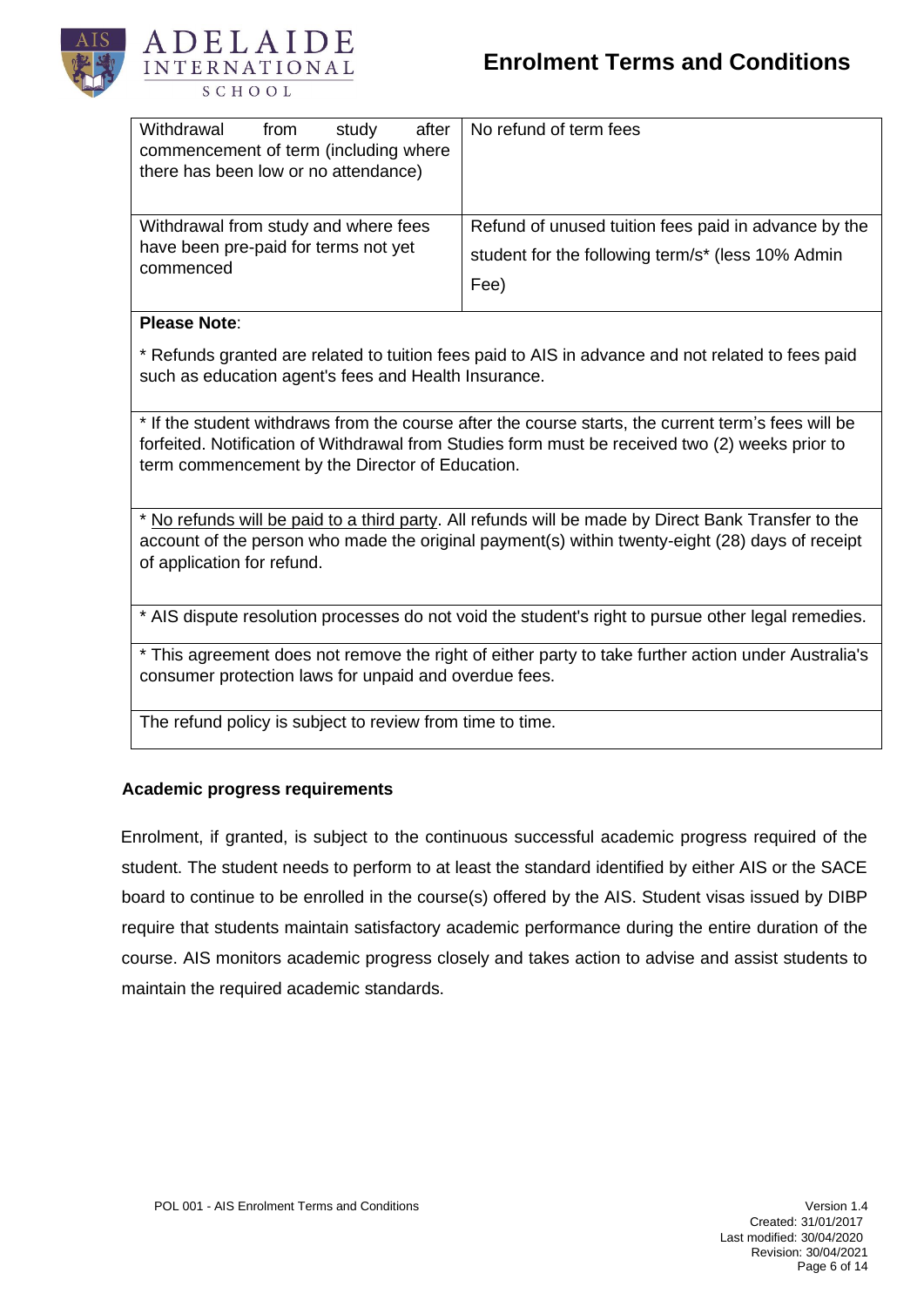

#### **9. Attendance requirements**

<span id="page-6-0"></span>There are strict attendance requirements for all study at AIS. Student visas issued by DIBP require that the students always attend as per course requirements and maintain a minimum of 80% attendance. Failure to meet these requirements will result in notification being made to DIBP. AIS monitors student attendance closely and takes action to advise and assist students to maintain the required attendance levels.

#### **10. Deferment and Extension of Study**

#### *Deferment*

All requests for deferment must be received in writing. If a student wishes to defer the commencement date of study, AIS will hold the fees paid until commencement. Commencement of a course later than the scheduled commencement date may result in a later completion date and may impact a student's VISA requirements. If the student subsequently withdraws the conditions of the Refund Policy will apply.

#### *Extension of Study*

If AIS deems that the student will not complete the course within the expected duration, as specified on the student's CoE, extension will only be granted if:

- There are compassionate or compelling circumstances (eg illness, where a medical certificate states that the student was unable to attend classes, special family circumstances or if AIS is unable to offer the subject(s) required for completion.
- AIS has implemented intervention strategies for students who are at risk of not meeting satisfactory course progress; or
- An approved deferment or suspension of study has been granted under Standards 13 of the National Code of Practice for Registration Authorities and Providers of Education and Training to Overseas Students 2007.

#### **11. Leave of absence**

<span id="page-6-1"></span>All requests for leave of absence must be received in writing. Where a student makes a request for leave of absence within the first four (4) weeks of the commencement of the course their fees will be carried over to the following term without penalty. Where a student subsequently withdraws, the normal refund policy will apply from the date of receipt of the written application for leave of absence.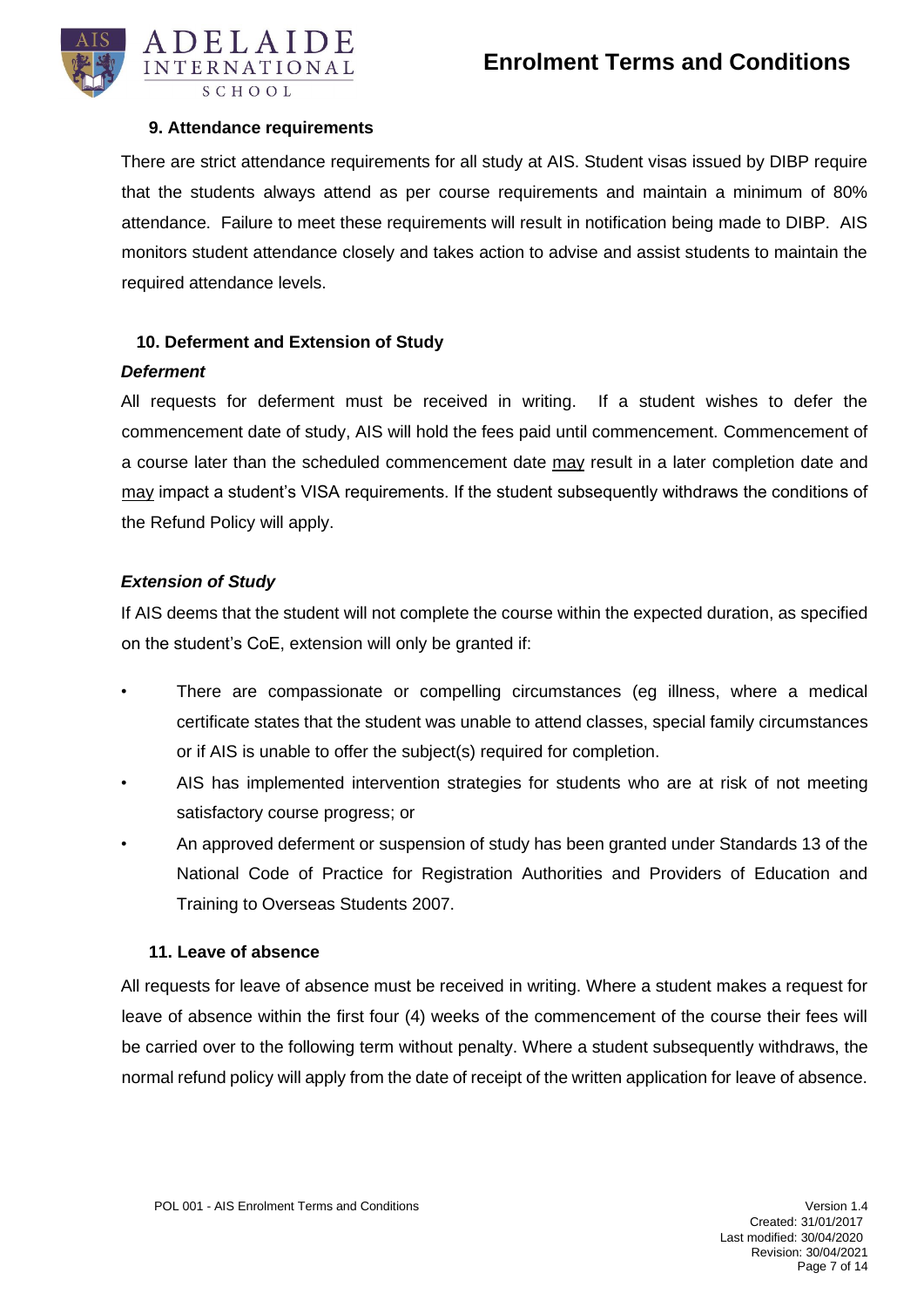

Where a student requests leave of absence in the fifth  $(5<sup>th</sup>)$  or subsequent week of their course all fees for the current term will be forfeited, but a place will be held for the following term. Students are reminded that, as a condition of the Student Visa, Leave of Absence may only be granted for illness or compassionate grounds.

#### **12. Timetable**

<span id="page-7-0"></span>AIS study is from 9.00am to 3:20pm Monday to Friday and some homework is required. Students will be issued with a timetable at the time the Confirmation of Enrolment is sent and discussed in detail at course orientation.

#### **13. Assessment**

<span id="page-7-1"></span>AIS provides the following assessment:

- Diagnostic (to determine level of language acquisition)
- Internal (set by AIS teachers)
- External (set by the South Australian Certificate of Education (SACE) Board) External assessment items are usually exams.

Students are required to demonstrate at least a satisfactory level of achievement to be promoted to the next level. Assessment task grades are combined to form the semester and yearly grades.

Without at least satisfactory achievement in SACE compulsory subjects a student cannot achieve the SACE.

Stage 2 subjects which are publicly examined will have exams in Stage 1 and in the Foundation Programme. Students are expected to attend the exam weeks at the end of each semester.

Students can engage in a wide variety of assessment types and modes to demonstrate their learning. Assessment types and modes are outlined in individual subject outlines found at [www.sace.sa.edu.au.](http://www.sace.sa.edu.au/) 

AIS assessment procedures for all programs of study are shaped by SACE assessment policy guidelines: Assessment Deadlines, Drafting, Word-count and supervision/verification of student work policies.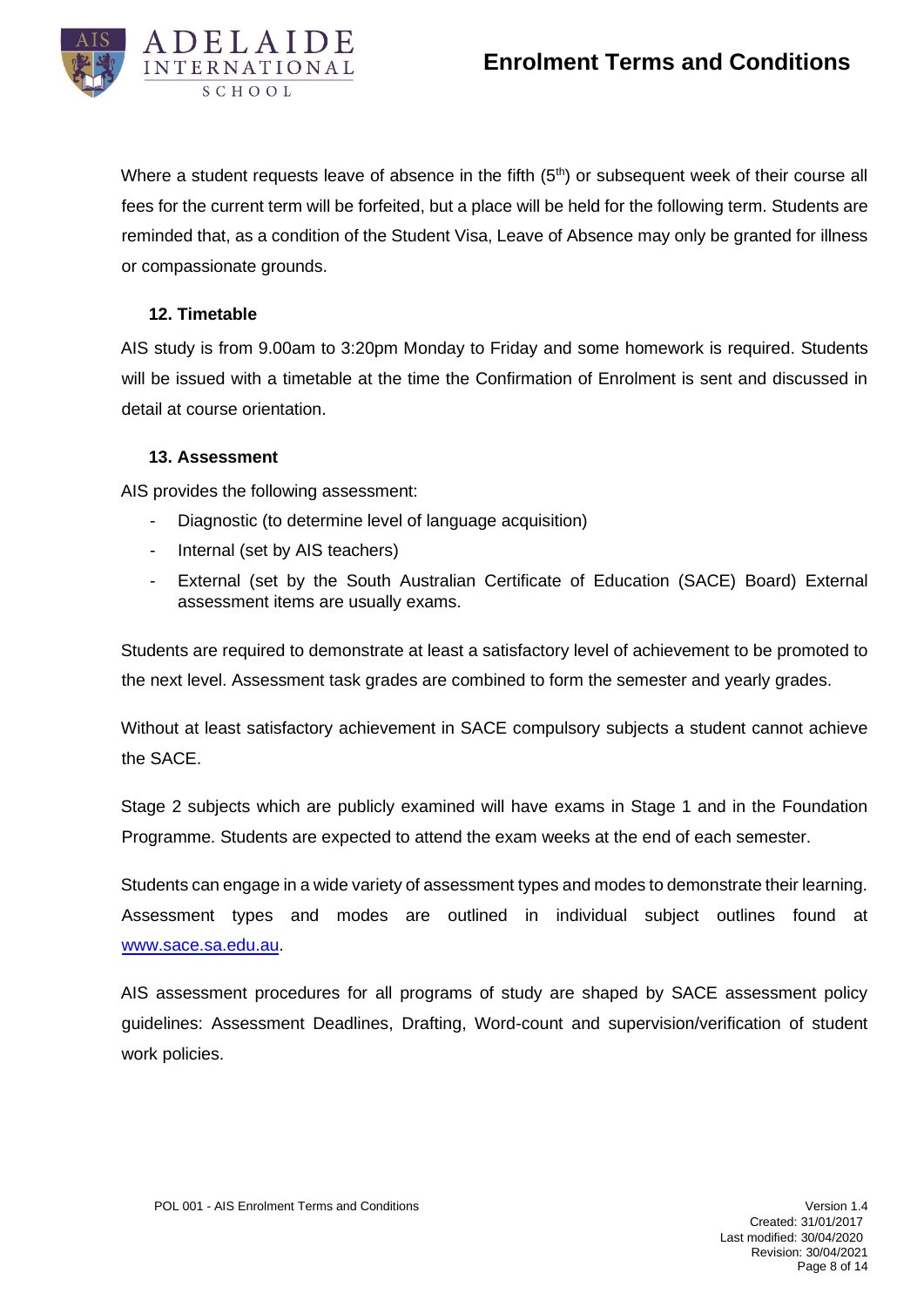

#### **14. Students' rights and responsibilities**

<span id="page-8-0"></span>Students' rights and responsibilities, including withdrawal arrangements, are outlined on the AIS website: [www.ais.edu.au](http://www.ais.edu.au/) and in the Student Handbook also available on the AIS website.

All students have the right to study in an effective learning environment thus AIS has the right to ensure that individual students do not interfere with the delivery of studies offered by the school or the wellbeing of staff, other students, or visitors to AIS. Students are expected to comply with the relevant rules and regulations of the school that apply to students and where there is a breach, students are subject to the school's discipline procedure.

This agreement, and the availability of complaints and appeals processes, does not remove the right of the student to act under Australia's consumer protection laws. Students may opt for third party representation at any stage of dispute resolution.

Where the student chooses to access AIS's complaints and appeals processes, AIS will maintain the student's enrolment while the complaints and appeals process is ongoing.

#### **15. Course Requirements**

<span id="page-8-1"></span>AIS sets high standards in relation to course requirements as expected by the SACE Board and the Australian Curriculum. To successfully complete their study AIS students are expected to meet the following course requirements

- 1. Attend classes as scheduled, with a minimum of at least 80% attendance
- 2. Be on time for all scheduled classes
- 3. Remain in classes for their duration, except where prior permission has been granted to leave early
- 4. Notify AIS of absence
- 5. Provide a doctor's certificate where absence is for more than two (2) consecutive days
- 6. Submit all assignments by the due date unless an extension has been agreed between the student and the teacher
- 7. Complete any homework by the required due date
- 8. Refrain from copying other student's work or plagiarising
- 9. Fully reference any source information
- 10. Present all assessment documentation as specified by the relevant teacher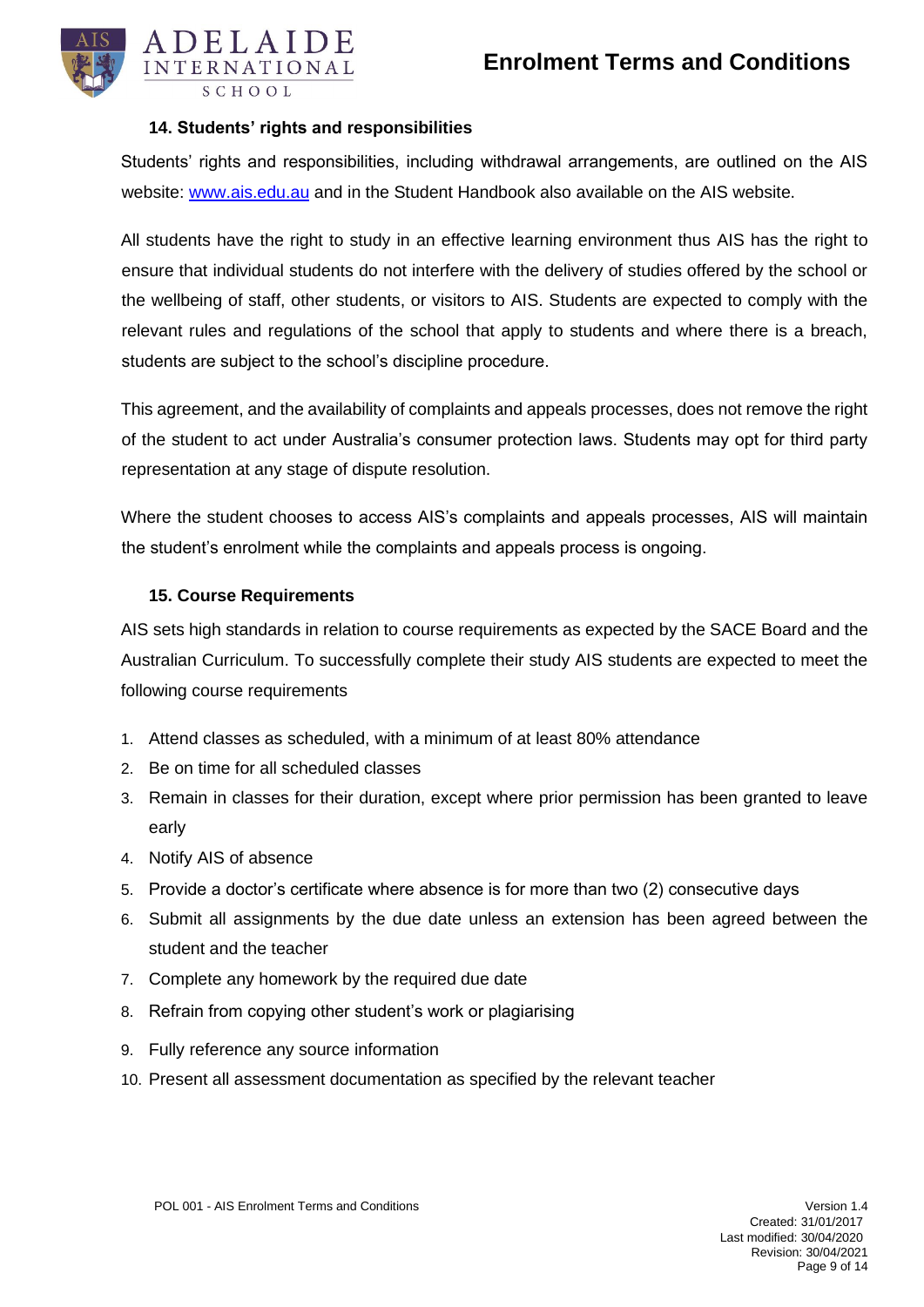

#### **16. Work Rights**

<span id="page-9-0"></span>Following commencement of your course of study you are permitted to work for up to 40 hours every fortnight (two weeks) with a student visa during term and full-time during semester breaks. Many students take advantage of this opportunity and it is a great way to practice and improve their English and meet a broader range of local people. Family members of students (excluding 590 visa) are not allowed to work until the student begins their course, then they can work for up to 40 hours every fortnight (two weeks) through the duration of the student's studies and the length of their visa.

Our International Student Coordinator can assist you if you require more information about working whilst on a student visa or you can access more information on the DIBP website at: <https://www.border.gov.au/Trav/Stud/More/Visa-conditions/visa-conditions-students>

Please note, that severe penalties may apply if the work conditions of the student visa are breached.

Where AIS believes your study is being affected by your employment, as an example, you are constantly tired at school, your grades are not satisfactory or you are unable to concentrate, the International Student Coordinator will liaise with your parents or guardian and request you reduce your hours of employment.

#### **17. Access to student's details**

<span id="page-9-1"></span>Information provided by the student is bound by the Privacy Act (1998) and is private and confidential. However, the information may be made available to Commonwealth and State agencies and the Fund Manager of the ESOS Assurance Fund, under the AIS's obligation to the ESOS Act and the National Code. This information includes personal and contact details, course enrolment details and changes, and the circumstances of any suspected breach by the student of a student visa condition.

#### **18. Governing Laws**

<span id="page-9-2"></span>This agreement between AIS and the applicant is governed by the laws of the Commonwealth of Australia and the State of South Australia. The ESOS Act (2000 and as amended subsequently) and Regulations set out the requirements with which CRICOS registered providers must comply. The ESOS (Assurance Fund Contributions) Act imposes the requirement to pay annual contributions and special levies to the assurance fund. The ESOS (Registration Charges) Act sets out the fees and charges to be paid by providers for registration on CRICOS.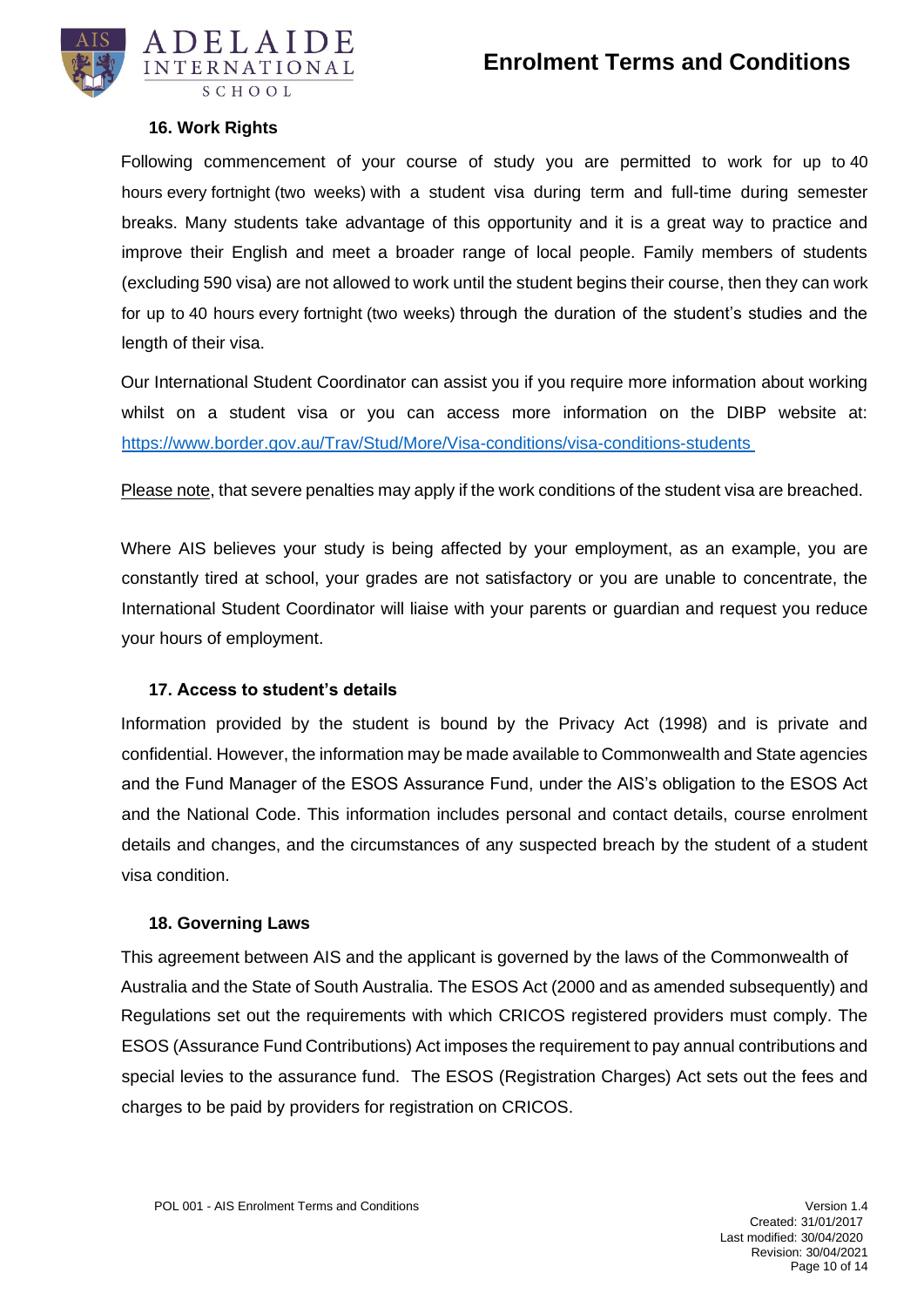

Specific Laws relating to AIS include:

- Privacy Act 1988
- ESOS Act 2000 (amended 2015)
- Equal Opportunity Act 1984 (SA)
- Racial Vilification Act 1996 (SA) and the racial victimisation provisions in the Civil Liability Act 1936 (SA)
- Whistle-blowers Protection Act 1993 (SA)
- Children's' Protection Act 1993 (SA)
- Work Health and Safety Act 2012 (SA)

#### **19. Variation to Conditions of Enrolment**

<span id="page-10-0"></span>AIS may, by providing written notice, vary the conditions of enrolment as required to comply with any new or amended laws or regulations of the Commonwealth of Australia or the State of South Australia.

AIS also reserves the right, based on documented evidence, to alter a student's course of study where it has been determined that either:

- 1. the student has not met the prerequisites for their original course of study enrolled
- 2. that the student is unlikely to be successful in the original course of study enrolled

#### **20. Emergency Medical Assistance or Care**

<span id="page-10-1"></span>Where AIS deems that a student requires urgent medical assistance or care and it is not possible to contact the parent or guardian, AIS is authorised to seek and provide appropriate medical assistance or care.

#### **21. English Language Requirements**

<span id="page-10-2"></span>Where AIS assesses, through formal assessment, that the English language skills of a student do not meet the minimum requirements for their course of study enrolled, AIS will enrol the student into its English for Academic Purposes – Secondary program and additional fees will be charged for this service as outlined in the English for Academic Purposes course fees.

This agreement must be signed and dated by the student or parent/legal guardian prior to submission to and acceptance by AIS.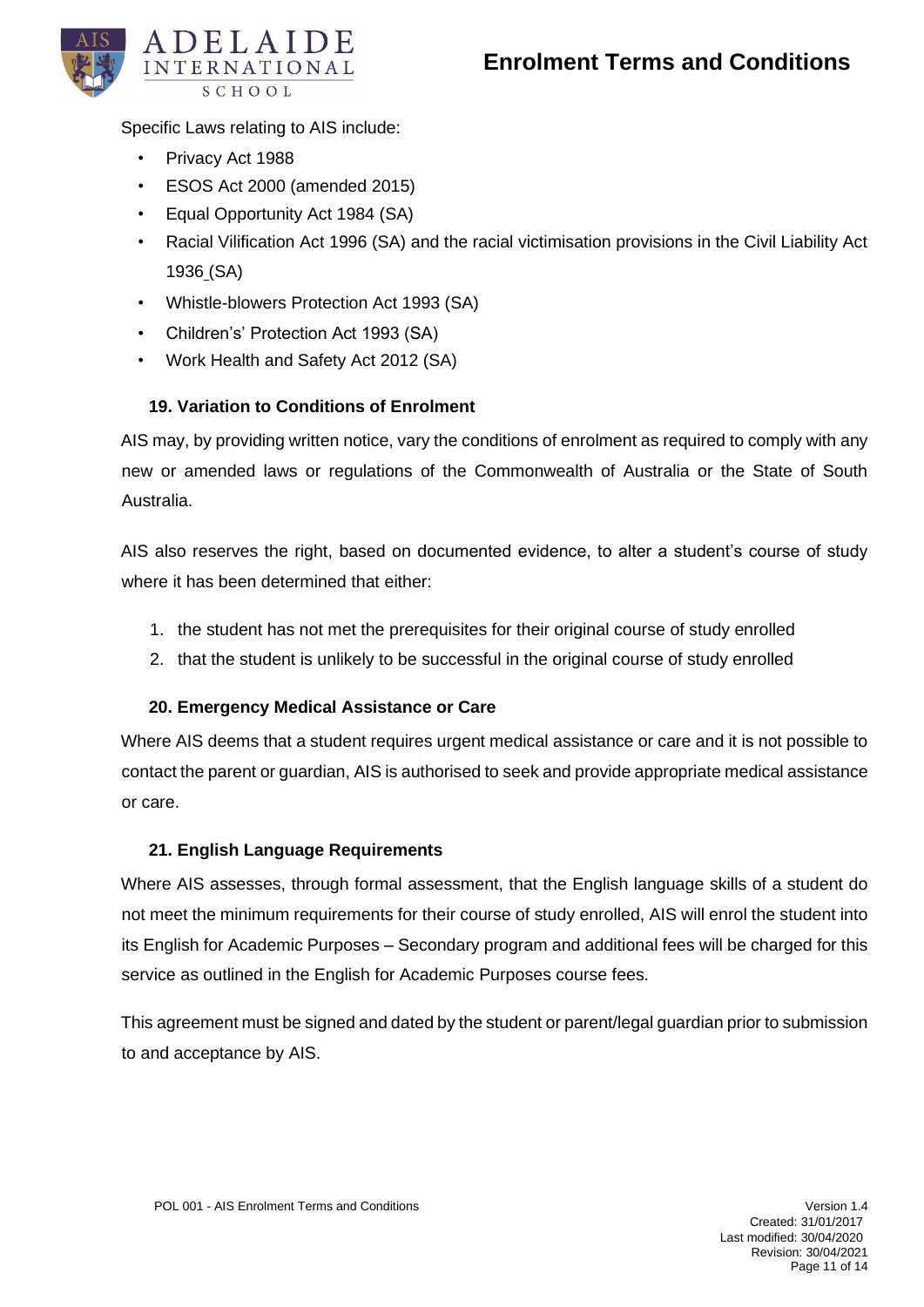

- Note: AIS reserves the right to change the above terms and conditions without prior notice. Prospective students should check with AIS to ensure that the information they have received
	- is current.

The following information has been provided to the student and parent or guardian prior to the signing of this contract:

- Course Information Full details of all courses including the courses related to this contract are available at the AIS website and have been provided to the student and/or parent or guardian prior to application. Course details are also included in this contract.
- Student selection, entry requirements, enrolment and induction/orientation procedures are outlined at the AIS website and comprehensive brochure.
- Commencement dates and duration of courses are included in the comprehensive brochure and in this contract.
- The time commitment involved in undertaking the course of study offered is included in the brochure and induction information.
- The requirements to achieve the course of study are outlined in the comprehensive brochure and in the course information.
- The Australian and overseas recognition / credit given to the qualifications is outlined in the course information
- Teaching methods used (including field trips) are included in the course information.
- Policies on assessment, including methods and grading of work are included in the course information.
- Itemised list of fees payable is included in the comprehensive brochure, the course information and application form.
- The conditions under which students will be eligible to receive a refund of fees are included in the comprehensive brochure, conditions of application and separate refund policy available on the AIS website and Student Handbook.
- Arrangements for the protection of students' fees are included in the comprehensive brochure, conditions of application and separate Tuition Assurance Scheme (TAS) policy available on the AIS website and Student Handbook.
- Internal and external grievance/appeal processes are available on the AIS website and Student Handbook.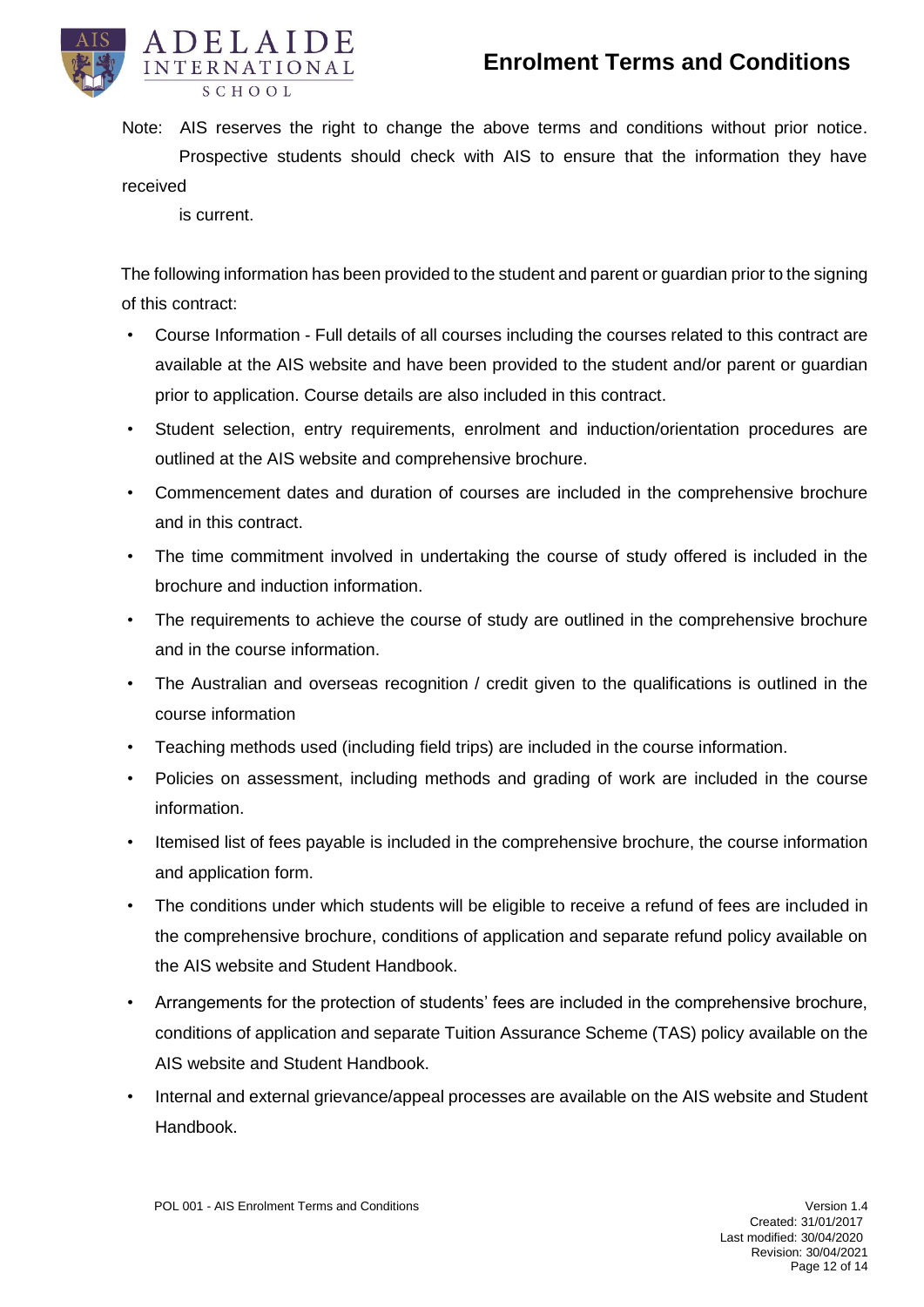

- Students' rights and responsibilities, including withdrawal arrangements are available on the AIS website and in the Student Handbook.
- The AIS's rights and responsibilities are available at the AIS's website and in the Student Handbook
- Conditions under which tuition may be terminated are available at the AIS's website and in the Student Handbook.
- Welfare and guidance services relevant to overseas students are included in the comprehensive brochure and in the Student Handbook.
- General description of:
	- The facilities (classrooms, furniture, fittings, etc.)
	- The equipment (e.g. AV teaching aids)
	- The learning resources (reference texts and software) available to students undertaking the course are outlined in the comprehensive brochure and Student Handbook.
- Work rights -The work rights of international students are outlined in the comprehensive brochure, conditions of application, AIS's website and Student Handbook
- Course requirements (including the need to be enrolled in a full-time course of study, and requirements relating to attendance and academic progress are outlined in the comprehensive brochure, conditions of application, AIS's website and Student Handbook.
- The requirement to maintain current overseas student health cover for the duration of the course(s), and to maintain adequate arrangements for the education of dependents are outlined in the comprehensive brochure, conditions of application, AIS's website and Student Handbook.
- The requirement to seek prior approval from DIBP or its equivalent for certain course changes, or before commencing a new course, or changing courses.
- Information about the minimum level of English language proficiency, educational qualifications and work experience required for the student to be accepted for the course (unless this is clearly not relevant) including bridging courses and details of pre- and in- sessional English language programs are outlined in the comprehensive brochure, course information, conditions of application and Student Handbook.